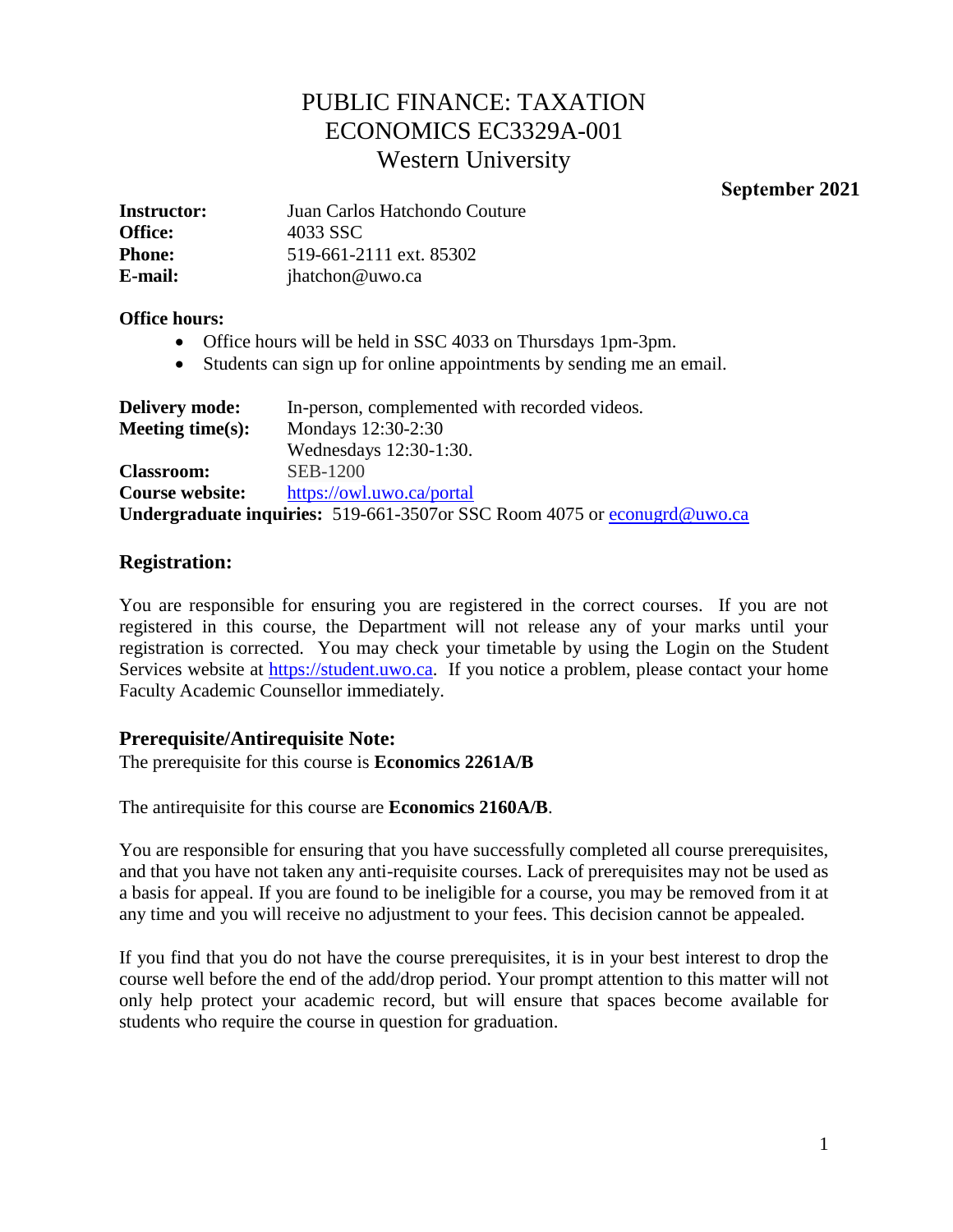# **Course Objectives:**

This course covers the economics of taxation from both a theoretical and applied viewpoint. It is one of two courses in the Public Finance sequence. ECON 3328 focuses on government expenditure.

# **Course Learning Outcomes:**

Students will be able to:

- Apply public finance theory to analyze the incidence and welfare effects of each major type of tax.
- Use data from the national and public accounts to explain the level, growth, and composition of taxes.
- Distinguish rigorously between positive and normative analyses of taxation.
- Explain the implications of modern empirical studies for the analysis of the effects of taxes.
- Solve standard analytical problems in tax theory
- Apply the main insights of optimal tax theory and the theory of the second best to tax policy.
- Assess and evaluate arguments for discussions on tax reform.

# **Textbook and Course Materials:**

The required textbook for this course is: Rosen, Harvey S., Jean-Francois Wen and Tracy Snoddon (2016), Public Finance in Canada, 5th edition, McGraw-Hill Ryerson, Toronto. The textbook will be complemented with articles that will be assigned throughout the course.

#### **Technical Requirements**

- Laptop or computer
- Stable internet connection
- Microphone
- Webcam

For technical support, see the OWL help page or contact Western Technology Services Helpdesk [\(https://wts.uwo.ca/about-wts/contact.html\)](https://wts.uwo.ca/about-wts/contact.html). Google Chrome or Mozilla Firefox are the preferred browsers for OWL; update your browser frequently.

# **Topics Covered:**

This schedule may be adjusted based on time constraints.

- I. Introduction (Weeks 1-2), chapters 1 and 14.
- Revenues and expenditure of governments in Canada.
- Income distribution
- Partial equilibrium tax incidence studies.
- General equilibrium incidence.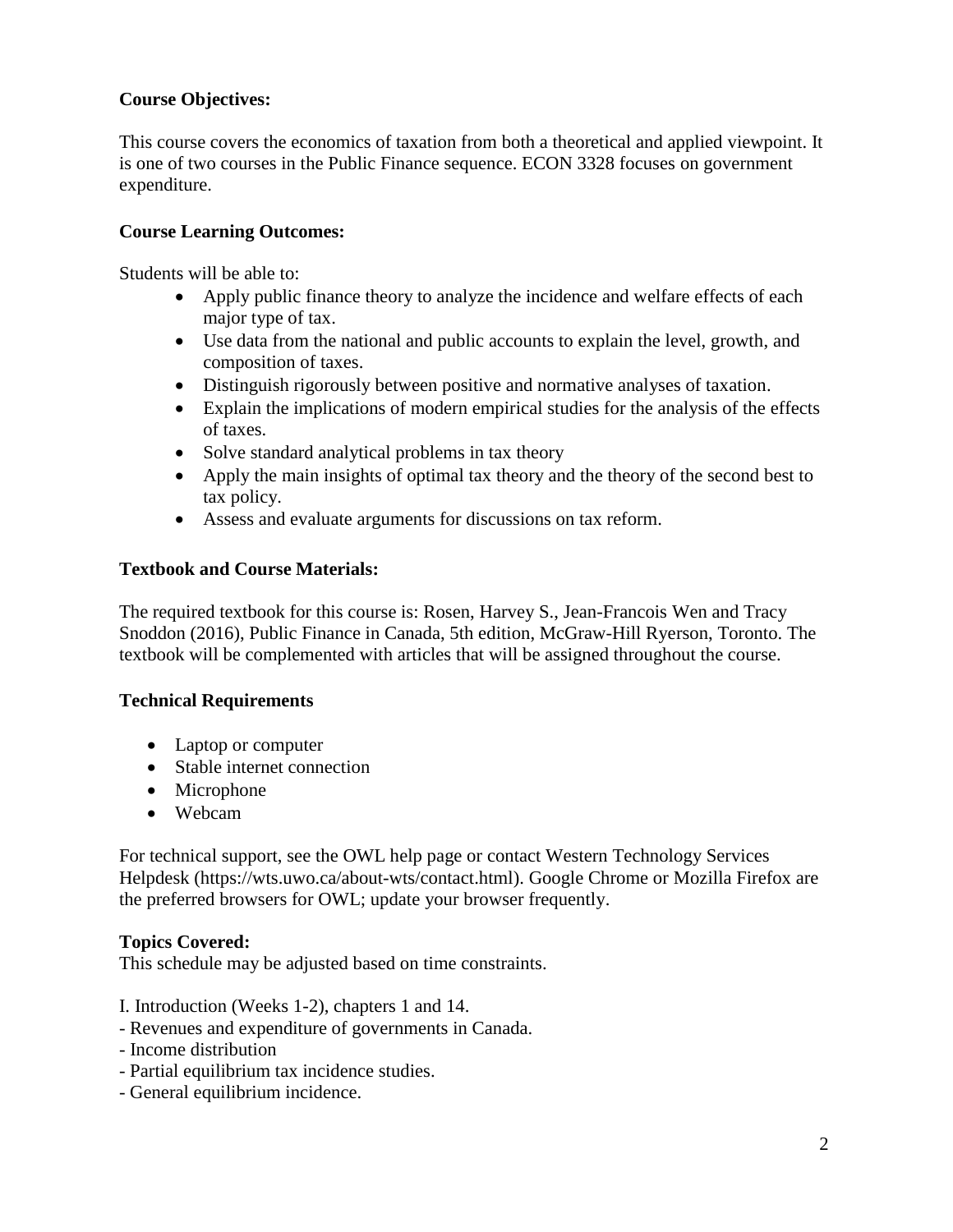- II. Efficiency and Equity (Weeks 3-5), chapters 2 and 15-16.
- Sources of inefficiencies. First and Second Welfare theorems.
- Excess burden of taxation.
- Theory of the second best.
- Optimal tax theory.
- Production efficiency theorem.
- Corlett-Hague proposition.

III. Direct Taxes (Weeks 6-7), chapters 17-18

- Personal Income Tax (PIT) system in Canada.
- Incentive effects on labor supply and saving.
- Income tax vs. consumption tax.

IV. Consumption Taxation (Week 8) chapter 19.

- Federal taxes: GST, excise taxes and duties.
- Provincial sales and excise taxes.
- Carbon tax; cap-and-trade (ch. 5).

V. Wealth and Property Taxes (Week 9), chapter 20.

- Annual wealth tax.
- Property tax.
- Estate and gifts taxes.

VI. Corporate Taxation (Weeks 10-12), chapter 21.

- Structure of Corporate Income Tax (CIT) in Canada.
- Relationship between CIT and PIT.
- Treatment of dividends and capital gains.
- Treatment of depreciation, interest payments.
- Incidence and excess burden.

#### **Assessments and Grading:**

The course will have five homework assignments, class quizzes, a midterm and a final exam. Homework will be assigned through the package Connect, associated with the textbook. Each homework will be due one week after it is posted. Late assignments will not be accepted. You may discuss the problems and solutions with your classmates, but you must each write up your own individual assignments independently.

There will be weekly quizzes. Some will be assigned online and some may be assigned in class. Quizzes will provide a first application of the material covered in the course, or be used to motivate the introduction of concepts. They will only be solved in class and there will be no solution posted. The quizzes and your participation in class will determine your classparticipation grade.

The midterm exam will be held during class time. The midterm and final are not cumulative. The material for the exams consists of the topics covered in class, any assigned readings and the material covered in the homework assignments. The format of the exams will consist of multiple-choice and filling-the-blank questions requiring understanding concepts and models,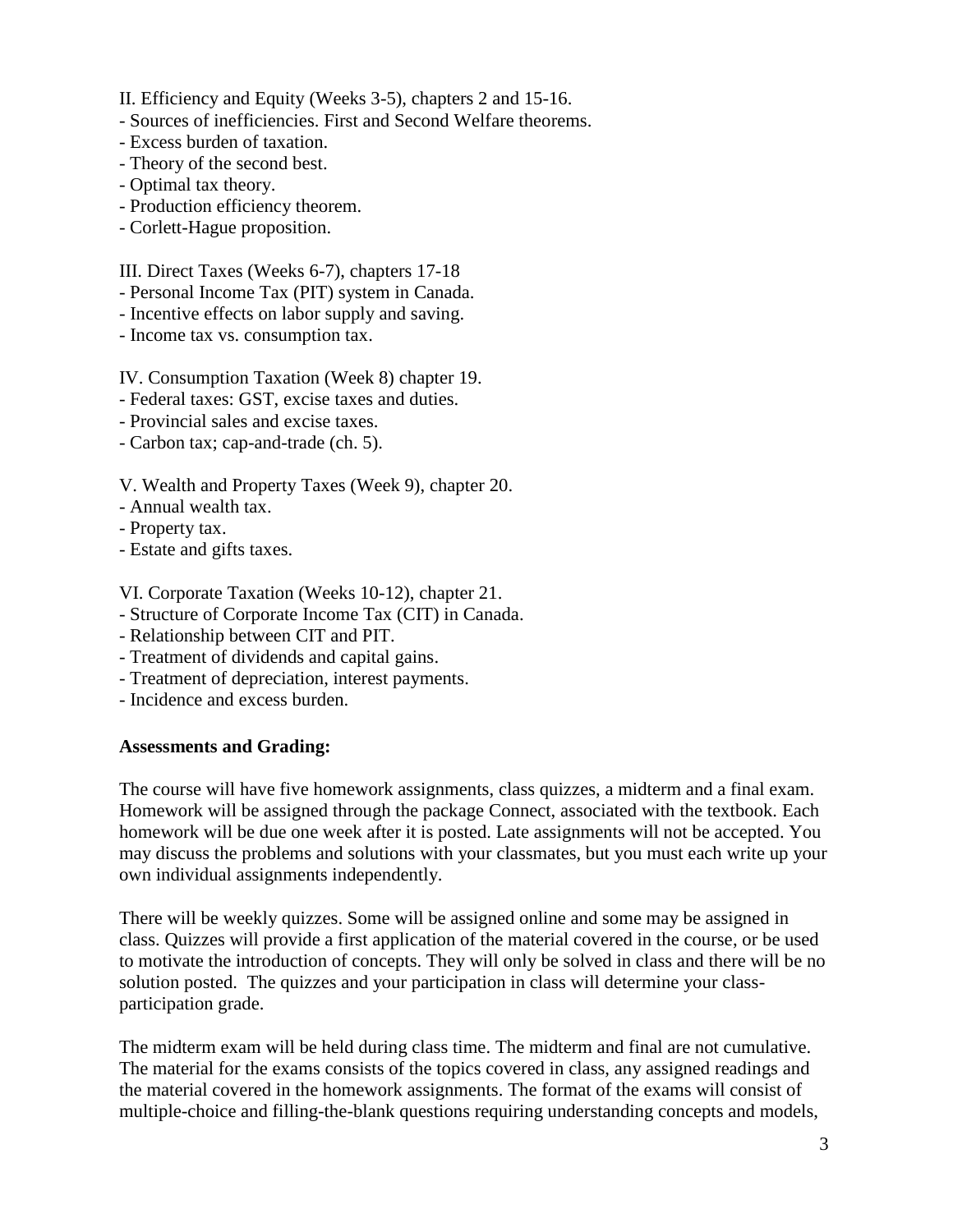understanding how models can be used to interpret news, public discussions, and data. The duration of the midterm and final will be 90 minutes.

### **There will be no other source of marks in the course**.

| The distribution of the marks is as follows: |     |
|----------------------------------------------|-----|
| Midterm                                      | 35% |
| Homework assignments                         | 15% |
| Class participation                          | 15% |
| Final                                        | 35% |

Tentative exam dates: Midterm: October 18th Final exam: Set by registrar

The exams will be conducted through the owl website. You can take them in the classroom or at home. If you are not in the classroom, you must have a camera pointing at you at all times. Otherwise, the exam will not be considered valid.

Exams are open book. During exams students are forbidden to communicate with any person other than an examination proctor or the instructor.

#### *Policies regarding late homework submissions.*

- Late assessments without illness self-reports will not be accepted.
- Late assessments with illness self-reports must be submitted within 24 hours of submission of the last illness self-report.
- According to University policy, once a student opens and starts an online test, it is no longer permitted to use a self-reported absence.

For other assignments, see the 'Please Note' section of the course outline.

#### **Professionalism, Privacy and Copyright:**

- Students are expected to follow the **Student Code of Conduct.**
- All lectures and course materials, including slides, presentations, outlines, and similar materials, are protected by **copyright**. Students may take notes and make copies of course materials for their own educational purposes only.
- Students may not record lectures, reproduce (or allow others to reproduce), post or distribute lecture notes, assessments, or any other course materials publicly and/or for commercial purposes without written consent of the instructor.
- Recordings (audio or video) are not permitted without explicit, written permission of the instructor. Permitted recordings may not be distributed or shared.
- If the course transits to online platforms due to unforeseen circumstances, some sessions may be recorded by the instructor. Recorded sessions will remain within the course site.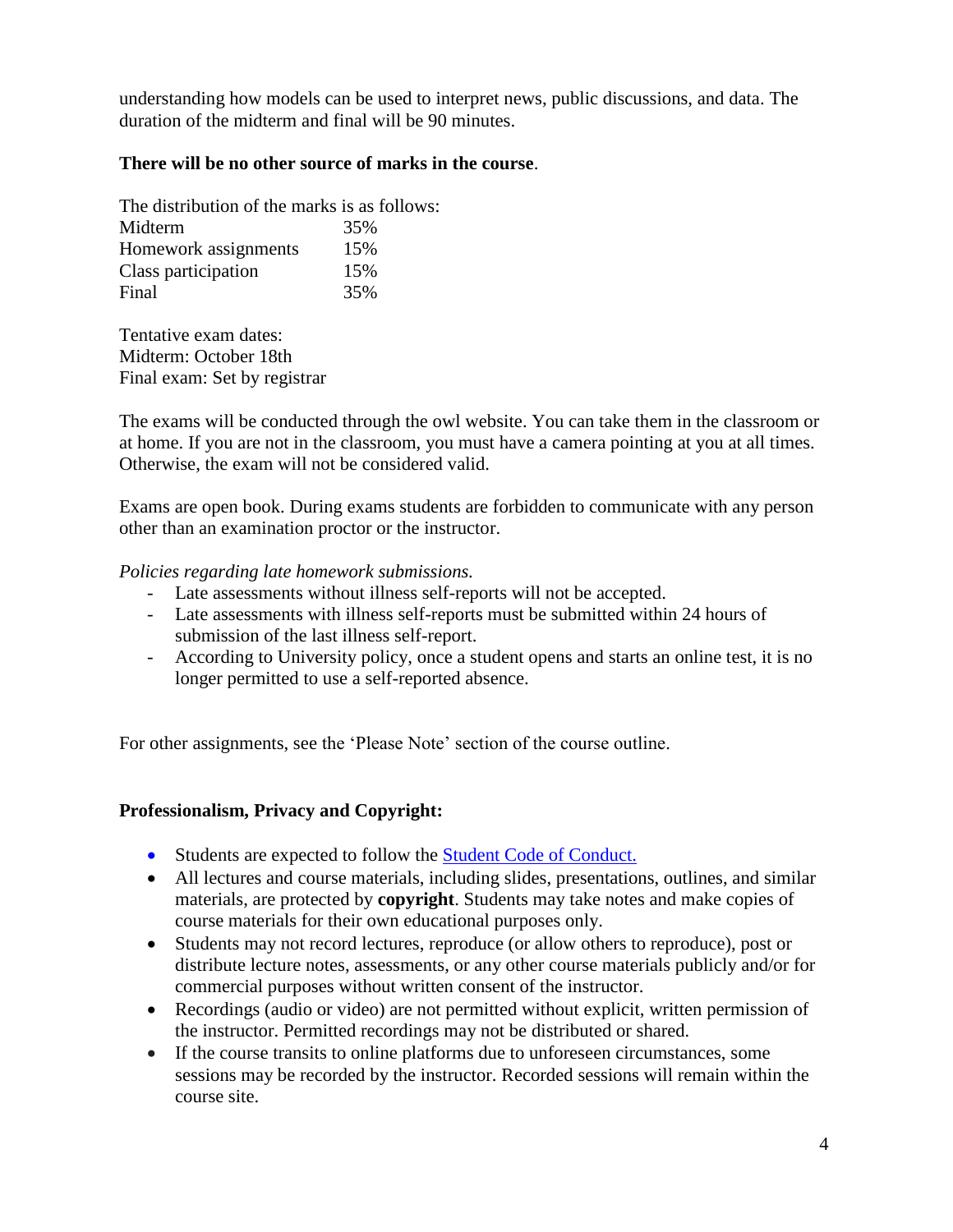# **Tips on How to Be Successful in this Class:**

- Read assigned readings before class.
- Participate in class and do not be afraid to ask questions.
- Connect with others. Try forming an online study group and meet on a weekly basis for study and peer support.

# **Please Note Department & University Policies for Fall 2021**

The University expects all students to take responsibility for their own Academic Programs. Students should also check their registration to ensure they are enrolled in the correct courses.

- 1. **Guidelines, policies, and your academic rights and responsibilities** are posted online in the current Western Academic Calendar at: [http://westerncalendar.uwo.ca.](http://westerncalendar.uwo.ca/) Claiming that "you didn't know what to do" is not an acceptable excuse for not following the stated policies and procedures.
- 2. Students must familiarize themselves with the **"Rules of Conduct for Examinations"** [http://www.uwo.ca/univsec/pdf/academic\\_policies/exam/administration.pdf.](http://www.uwo.ca/univsec/pdf/academic_policies/exam/administration.pdf)
- 3. **Cheating as an academic offence:** Students are responsible for understanding what it means to "cheat." The Department of Economics treats cheating incidents very seriously and will investigate any suspect behavior. Students found guilty will incur penalties that could include a failing grade or being barred from future registration in other Economics courses or programs. The University may impose further penalties such as suspension or expulsion.
- 4. **Plagiarism:** Students must write their essays and assignments in their own words. When taking an idea/passage from another author, it must be acknowledged with quotation marks where appropriate and referenced with footnotes or citations. Plagiarism is an academic offence (see Scholastic Discipline for Undergraduate Students in the Western Calendar at [http://westerncalendar.uwo.ca/PolicyPages.cfm?Command=showCategory&PolicyCategor](http://westerncalendar.uwo.ca/PolicyPages.cfm?Command=showCategory&PolicyCategoryID=1&SelectedCalendar=Live&ArchiveID=#Page_20) [yID=1&SelectedCalendar=Live&ArchiveID=#Page\\_20\)](http://westerncalendar.uwo.ca/PolicyPages.cfm?Command=showCategory&PolicyCategoryID=1&SelectedCalendar=Live&ArchiveID=#Page_20).

Western University uses software to check for plagiarism and students may be required to electronically submit their work. Those found guilty will be penalized as noted in point 3.

- 5. It is a Department of Economics policy that **NO** assignments be dated, stamped or accepted by staff. Students must submit assignments to the instructor.
- 6. **Appeals**: University policies and procedures for appealing a mark can be found in the Student Academic Appeals section in the current Western Academic Calendar at: [http://westerncalendar.uwo.ca/PolicyPages.cfm?Command=showCategory&PolicyCategor](http://westerncalendar.uwo.ca/PolicyPages.cfm?Command=showCategory&PolicyCategoryID=1&SelectedCalendar=Live&ArchiveID=#Page_14) [yID=1&SelectedCalendar=Live&ArchiveID=#Page\\_14.](http://westerncalendar.uwo.ca/PolicyPages.cfm?Command=showCategory&PolicyCategoryID=1&SelectedCalendar=Live&ArchiveID=#Page_14) **Please note the relevant deadlines.**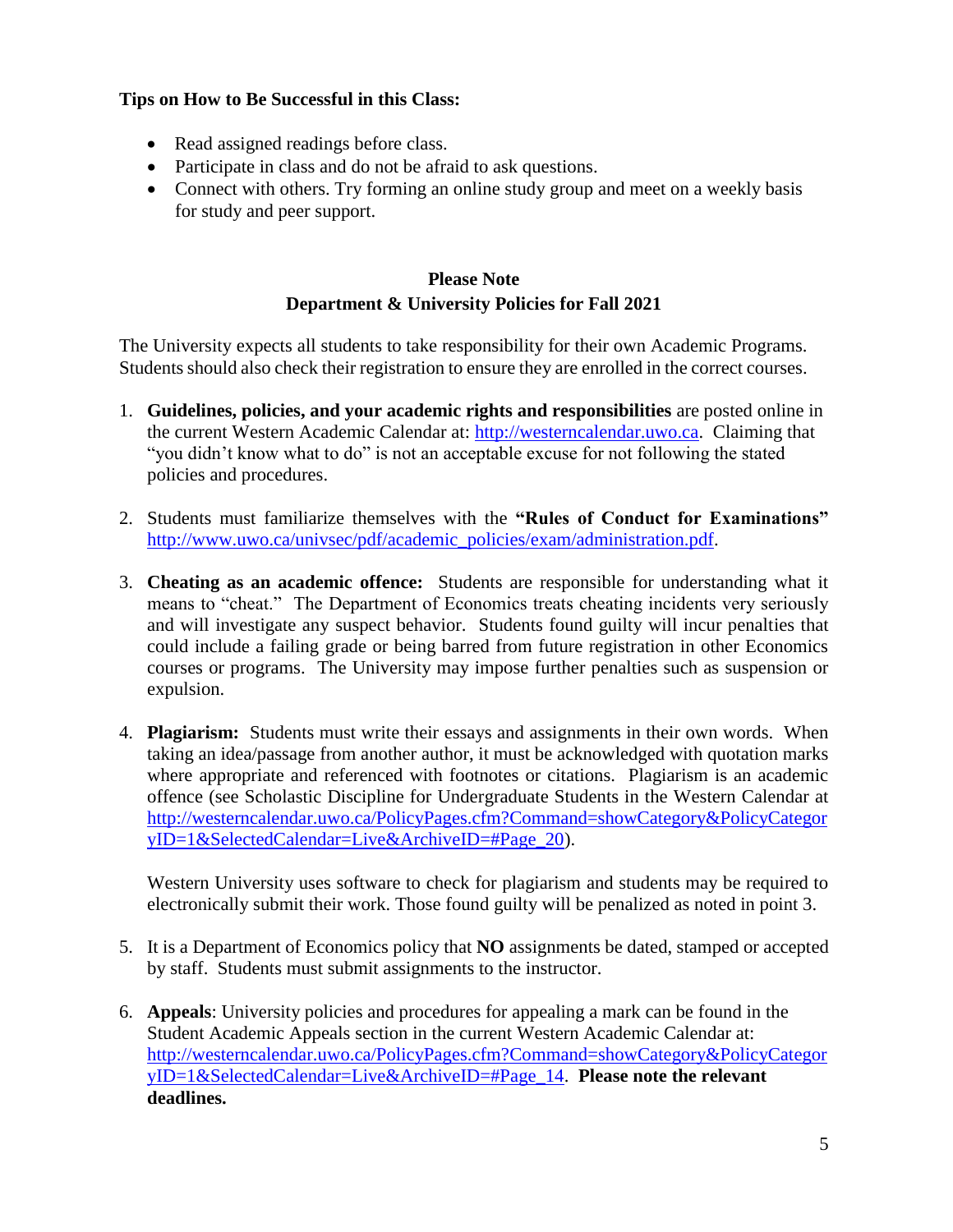Department of Economics procedures for appealing a mark can be found here: [https://economics.uwo.ca/undergraduate/program\\_counselling/responsibilities\\_policies.ht](https://economics.uwo.ca/undergraduate/program_counselling/responsibilities_policies.html#appeals) [ml#appeals.](https://economics.uwo.ca/undergraduate/program_counselling/responsibilities_policies.html#appeals) The Department will not consider an appeal unless an attempt has been made to settle the matter with the instructor first. Students who remain dissatisfied with the outcome may proceed to submit an appeal to [econugrd@uwo.ca.](mailto:econugrd@uwo.ca) Please follow the instructions and use the appeal form shown in the above link.

- 7. **Systematic adjustments of a class grade distribution** (either up or down) can occur in Economics courses. The fact that grades have been adjusted is **not** grounds for an appeal.
- 8. Note the following **add and drop deadlines**:

Deadline to add a first term half course: **Thursday September 16, 2021** Deadline to drop a first term half course: **Friday November 12, 2021** 

#### **Policy Regarding Makeup Tests and Final Examinations**

Faculty of Social Science policy states that oversleeping or misreading an exam schedule is NOT grounds for a makeup. This rule applies to midterm and final exams in the Department of Economics.

#### **Policies Regarding Academic Accommodation**

- The Faculty of Social Science's policies on academic accommodation are found at [http://counselling.ssc.uwo.ca/procedures/having\\_problems/index.html.](http://counselling.ssc.uwo.ca/procedures/having_problems/index.html)
- **Accommodation for Students with Disabilities:** Students with disabilities or accessibility challenges should work with Accessible Education (formerly SSD, see [http://academicsupport.uwo.ca/accessible\\_education/index.html\)](http://academicsupport.uwo.ca/accessible_education/index.html), which provides recommendations for accommodation based on medical documentation or psychological and cognitive testing. The accommodation policy can be found here: [Academic Accommodation for Students with Disabilities.](https://www.uwo.ca/univsec/pdf/academic_policies/appeals/Academic%20Accommodation_disabilities.pdf)
- **Rewriting Exams and Retroactive Reweighting are NOT Permitted:** Students who proceed to write a test or examination must be prepared to accept the mark. Rewriting tests or examinations, or retroactive reweighting of marks, is **not** permitted. Self-Reported Absences cannot be used once a student has proceeded to start to write a test or exam.
- **Self-Reported Absences:** Students will have two opportunities during the fall and winter terms to receive academic consideration if they self-report a missed assessment using the online self-reported absence portal, provided the following conditions are met: the assessment is missed due to an absence of no more than 48 hours in duration, and the assessment for which consideration is being sought is worth 30% or less of the student's final grade. Students are expected to contact their instructors within 24 hours of the end of the period of the self-reported absence, unless noted otherwise on the syllabus. Students are not able to use the self-reporting option in the following circumstances: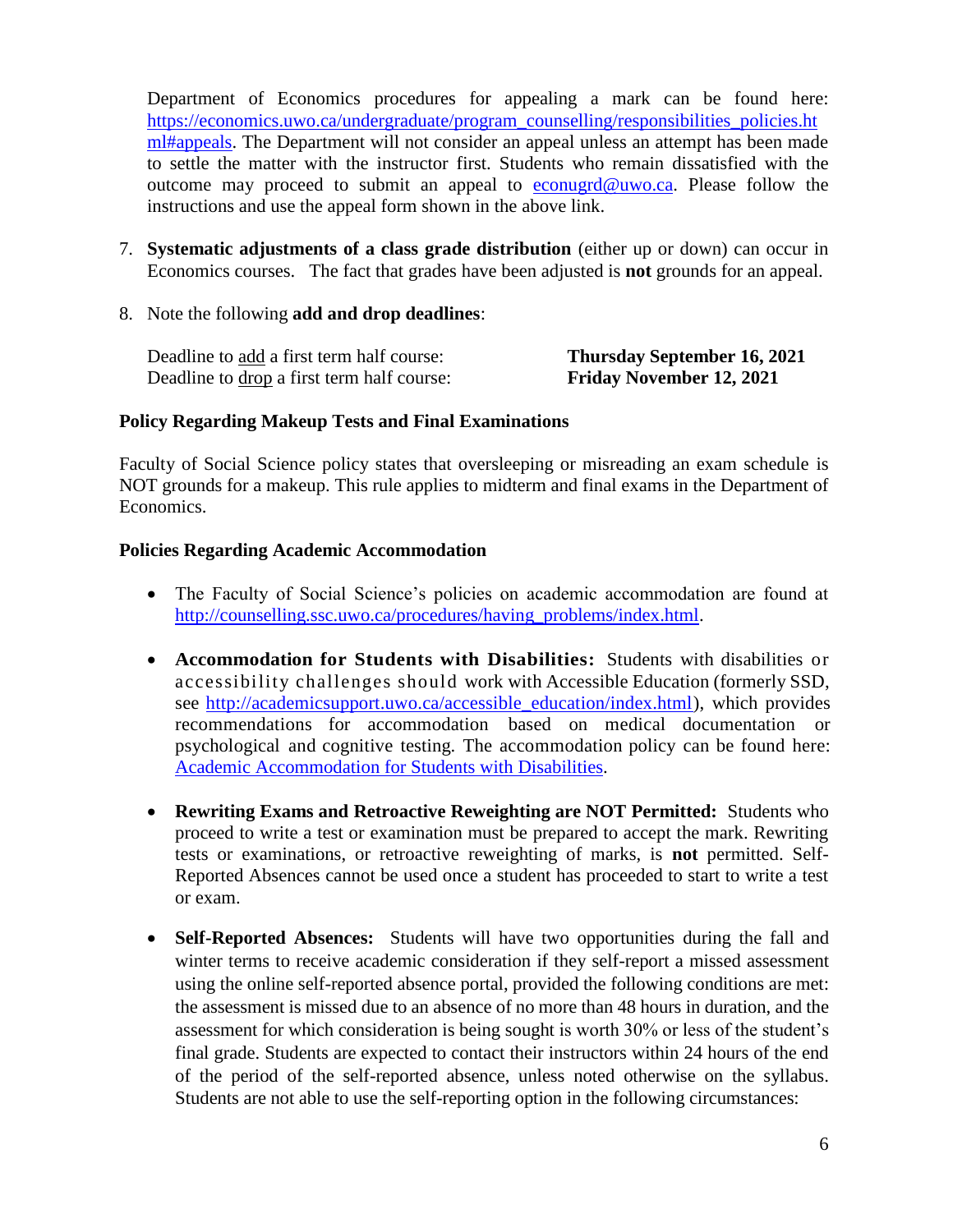- for exams scheduled by the Office of the Registrar (e.g., final exams)
- absence of a duration greater than 48 hours
- assessments worth more than 30% of the student's final grade
- if the student has opened or started the test or exam
- if a student has already used the self-reporting portal twice during the fall/winter terms

If the conditions for a Self-Reported Absence are *not* met, students will need to provide a Student Medical Certificate (SMC) if the absence is medical or provide appropriate documentation if there are compassionate grounds for the absence in question. Students are encouraged to contact their Faculty academic counselling office for more information about the relevant documentation. It is strongly recommended that students notify the instructor as soon as possible, ideally before the assessment, when they become aware of an absence. University policy is that students must communicate with their instructors no later than 24 hours after the end of the period covered by the SMC or immediately upon their return from their documented absence. Failure to follow University policy and procedures may result in denial of academic accommodation and a grade of zero.

- **Documentation for Accommodation:** Individual instructors are not permitted to receive documentation directly from a student, whether in support of an application for consideration on medical grounds or for other reasons. **All required documentation for absences that are not covered by the Self-Reported Absence Policy must be submitted to the Academic Counselling office of a student's Home Faculty.**
- **Western University policy on Consideration for Student Absence** is available here: [Policy on Academic Consideration for Student Absences -](https://www.uwo.ca/univsec/pdf/academic_policies/appeals/Academic_Consideration_for_absences.pdf) Undergraduate Students in [First Entry Programs.](https://www.uwo.ca/univsec/pdf/academic_policies/appeals/Academic_Consideration_for_absences.pdf)
- **Student Medical Certificate (SMC):** This form is available here: [http://www.uwo.ca/univsec/pdf/academic\\_policies/appeals/medicalform.pdf.](http://www.uwo.ca/univsec/pdf/academic_policies/appeals/medicalform.pdf)
- **Religious Accommodation:** Students should consult the University's list of recognized religious holidays and should give reasonable notice in writing, prior to the holiday, to the Instructor and an Academic Counsellor if their course requirements will be affected by a religious observance. Additional information is given in the [Western](https://multiculturalcalendar.com/ecal/index.php?s=c-univwo) [Multicultural](https://multiculturalcalendar.com/ecal/index.php?s=c-univwo) Calendar.

**Policy Regarding Class Attendance and Engagement:** If the instructor deems a student's attendance or engagement in the class to be unsatisfactory, that student may be prohibited from writing the final examination. Examples of unsatisfactory class engagement include frequent absences from an in-person or synchronous online class, lack of assignment submissions, and inadequate use of online course materials. Instructors who intend to make use of this policy will notify the student in advance.

**Statement on Mental Health and Support Services:** Students under emotional/mental distress should visit [http://uwo.ca/health/mental\\_wellbeing/](http://uwo.ca/health/mental_wellbeing/) for more information and a complete list of resources on how to obtain help.